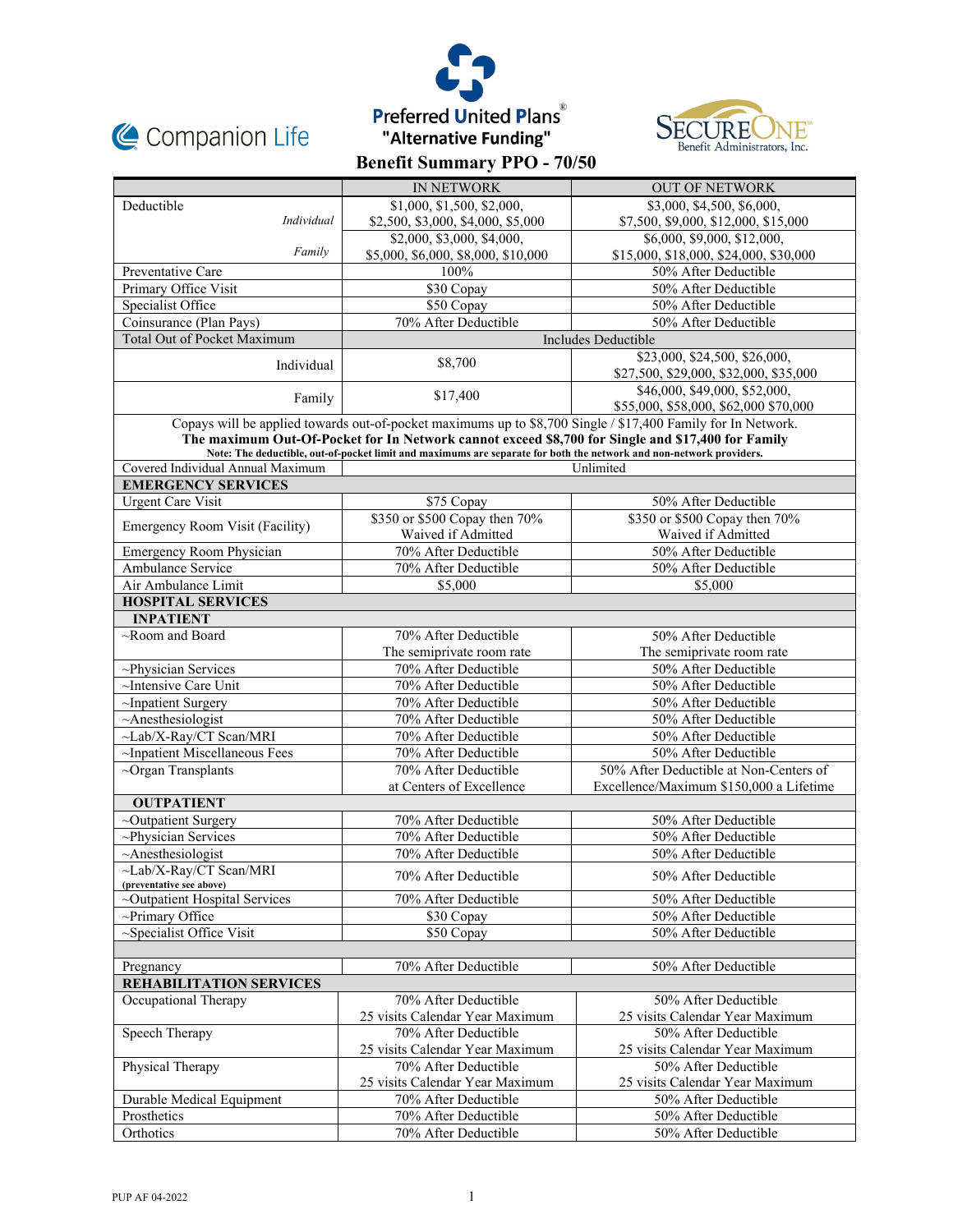





|                                        | <b>IN NETWORK</b>                                                                      | <b>OUT OF NETWORK</b>         |  |
|----------------------------------------|----------------------------------------------------------------------------------------|-------------------------------|--|
| <b>SKILLED NURSING FACILITY</b>        |                                                                                        |                               |  |
|                                        | 70% After Deductible                                                                   | 50% After Deductible          |  |
| $\sim$ Maximum                         | 30 days for each care period                                                           | 30 days for each care period  |  |
| <b>HOME HEALTH CARE</b>                |                                                                                        |                               |  |
|                                        | 70% After Deductible                                                                   | 50% After Deductible          |  |
| $\sim$ Maximum per visit               | \$100                                                                                  | \$100                         |  |
| ~Maximum visits per Calendar Year      | 45                                                                                     | 45                            |  |
| <b>Outpatient Private Duty Nursing</b> | 70% After Deductible                                                                   | 50% After Deductible          |  |
| Hospice Care                           | 70% After Deductible                                                                   | 50% After Deductible          |  |
| <b>MENTAL DISORDER/SUBSTANCE ABUSE</b> |                                                                                        |                               |  |
| $\sim$ Inpatient & Outpatient          | 70% After Deductible                                                                   | 50% After Deductible          |  |
| <b>OTHER SERVICES</b>                  |                                                                                        |                               |  |
| Temporomandibular Joint Disorder       | 70% After Deductible                                                                   | 50% After Deductible          |  |
| (TMJ)                                  | Maximum benefit payable                                                                | Maximum benefit payable       |  |
|                                        | per calendar year is \$1,500                                                           | per calendar year is \$1,500  |  |
| Spinal Manipulation/Chiropractic       | 70% After Deductible                                                                   | 50% After Deductible          |  |
|                                        | \$1,000 Calendar Year Maximum                                                          | \$1,000 Calendar Year Maximum |  |
| <b>VISION CARE</b>                     | Up to \$300 Annual Max                                                                 | Up to \$300 Annual Max        |  |
|                                        | per covered member                                                                     | per covered member            |  |
| <b>PRESCRIPTION DRUG COPAY</b>         |                                                                                        |                               |  |
| Generic                                | \$5<br>\$15                                                                            | \$20                          |  |
| Preferred Brand Name                   | <b>OR</b><br>\$40<br>\$25                                                              | <b>OR</b><br>\$60             |  |
| Non-Preferred Brand Name               | \$80<br>\$50                                                                           | \$100                         |  |
| Tier IV                                | 25% copay for all Level IV drugs.                                                      |                               |  |
|                                        | Limited to \$5,000 per member copay per calendar year.                                 |                               |  |
| Mail Order                             | 2.5x the retail co-pay; 90-day supply                                                  |                               |  |
|                                        | Generic Drug Mandate; If a physician writes a prescription for a brand name drug and a |                               |  |
|                                        | generic is available, the covered person will be charged the brand name copay and the  |                               |  |
|                                        | difference in ingredient cost between the brand name and generic whether or not the    |                               |  |
|                                        | physician indicates "dispense as written" on the prescription.                         |                               |  |

# **Other Plan Information**

- If a generic drug is available but not dispensed, the Insured may be required to pay the difference between the generic and brand name drug cost.
- Treatments of any condition for which benefits are recovered under any Workers Compensation or Occupational Disease Law are excluded.
- Emergency services performed by non-participating providers will be paid at the in-network benefit levels contained in the plan document. Included as covered under the in-network benefits are: emergency room charges, emergency room physicians, laboratory and x-ray charges, radiologist and other charges incurred while being treated in the emergency room and subject to URC charges.
- Each child who is under the age of 26 years old may be covered under this Plan. When the dependent child reaches age 26, coverage will run through the end of the month of the child's 26<sup>th</sup> birthday.

## **Motor Vehicle Exclusion:**

# **For Residents of States With No-Fault Insurance (Michigan)**

**BENEFITS ARE NOT PAYABLE UNDER THIS PLAN FOR INJURIES RECEIVED IN AN ACCIDENT INVOLVING A MOTOR VEHICLE (AS DEFINED BELOW).** It is your responsibility to obtain Motor Vehicle insurance and designate it as the primary payer of medical benefits for you and your Family in the event of an auto accident. You will not have any medical expense coverage available for autorelated injuries under this Plan. If a Participant is involved in a Motor Vehicle Accident as a pedestrian and incurs medical expenses as a result of the Accident, this Plan will be the secondary payer and any other insurer that may have liability for the medical expenses Incurred by the Participant will be primary to this Plan.

## **Definition of Motor Vehicle**

"Motor Vehicle" means a car, truck, motor home, or other vehicle, including a trailer, operated, or designed for operation upon a public highway by power other than muscular power, which has more than 2 wheels. It does not include a motorcycle, moped, all-terrain vehicle (ATV), or offroad vehicle (ORV);